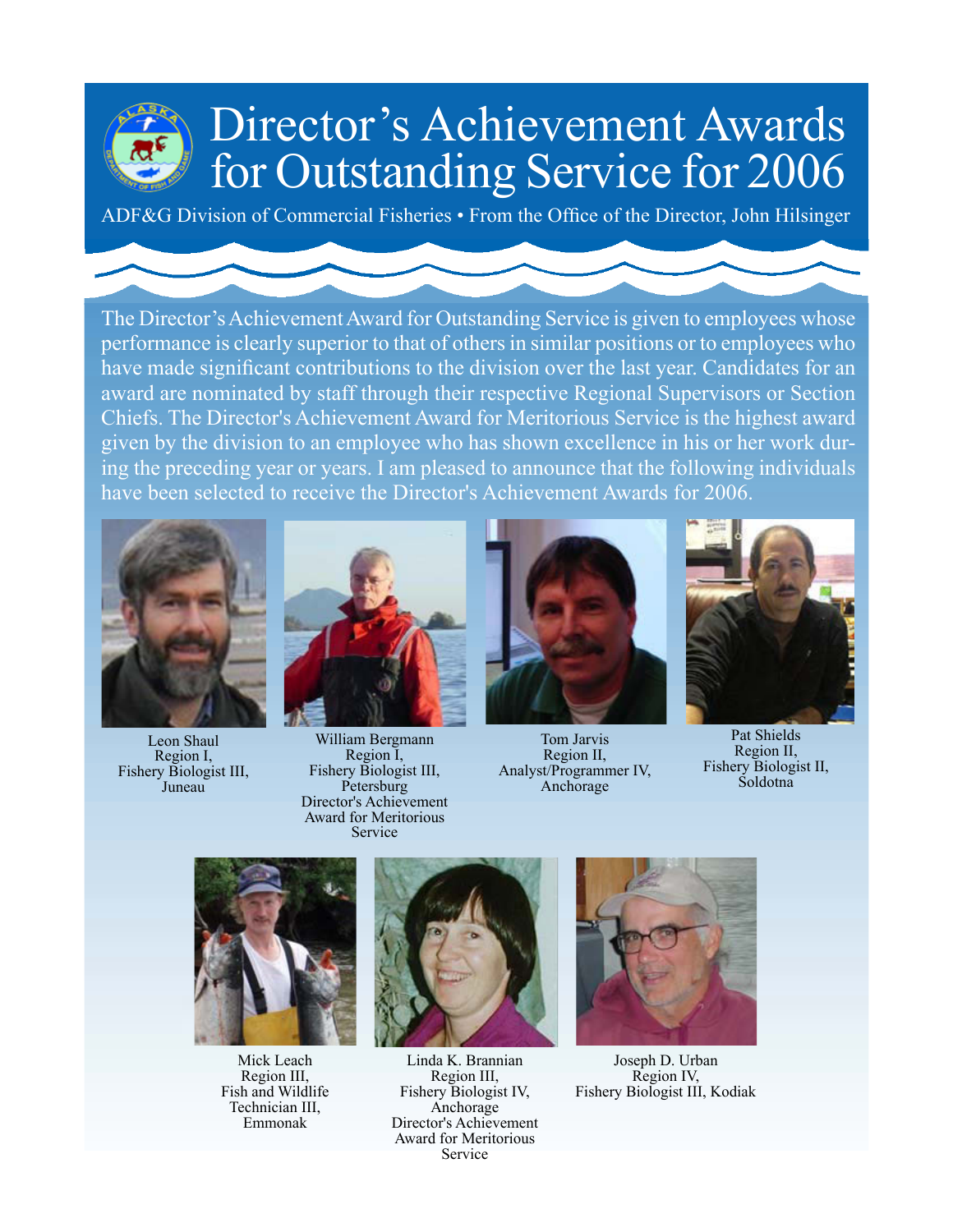ADF&G Division of Commercial Fisheries • From the Office of the Director, John Hilsinger

### Leon Shaul Region I, Fishery Biologist III, Juneau

Leon Shaul has worked for the Region I Coho Research Program since 1981 and has been Project Leader for this program since 1989. He began his career with a comprehensive review of research directed towards improving management of coho salmon stocks in Southeast Alaska. By developing and implementing programs for coded-wire-tag coho indicator stocks, count escapements, and quantify

freshwater survival, smolt outmigration, and marine survival, he has significantly increased our understanding of coho population dynamics. Leon has worked extensively with management biologists to develop and implement management plans and stock assessment programs, to compile and analyze fishery performance data inseason to produce accurate forecasts of return strength, and to facilitate successful abundance-based management of directed coho fisheries.

Leon also works closely with the Board of Fisheries and is a member Pacific Salmon Commission's Coho Technical Committee. His expertise in the dynamics of coho



escapement, freshwater habitat utilization, smolt production, marine survival, and forecasting have been instrumental in resolving sensitive coho issues in the Northern Boundary Technical Committee. Data from his programs are also routinely used in northern British Columbia as primary management tools to evaluate annual returns and determine inseason abundance-based

management actions for local coho stocks. Leon worked alongside Canadian researchers to investigate poor returns of coho salmon to some northern British Columbia systems. Through this work, it was determined that these poor returns were not due to overfishing, thereby avoiding unnecessary restrictions on Alaskan coho fisheries. He was also a significant contributor to a North Pacific Anadromous Fisheries Commission and North Pacific Marine Science Organization symposium on "The status of Pacific salmon and their role in North Pacific marine ecosystems." Leon Shaul is widely recognized as an extremely hardworking and dedicated biologist, who is well deserving of the Director's Achievement Award for 2006.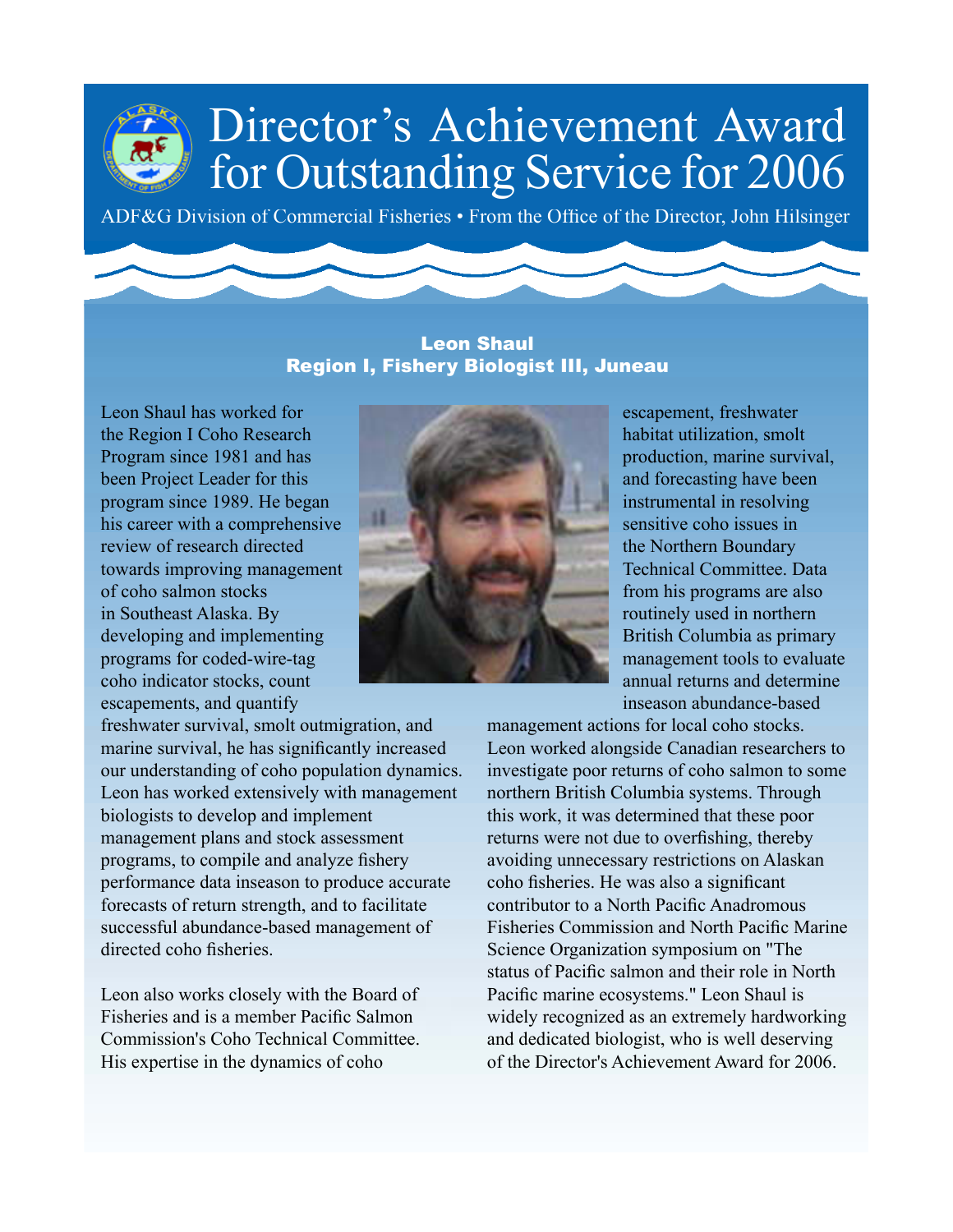### Director's Achievement Award for Meritorious Service for 2006

ADF&G Division of Commercial Fisheries • From the Office of the Director, John Hilsinger

#### William Bergmann Region I, Fishery Biologist III, Petersburg Director's Achievement Award for Meritorious Service

William Bergmann began his long career with the department in 1972 after receiving his BS degree in Fisheries at Oregon State University. As a life-long resident of Petersburg, he gained valuable experience as a crew member on a seine boat. After 3.5 years as Assistant Area Management Biologist for Petersburg, William was promoted to Area Management in Biologist, a position he has held

for 31 years. He will soon have worked for the department for 35 years. William approaches his job with dedication and high standards. He has always managed to project a sense of enjoyment of both his work and the people he has encountered through the years. William's combination of job enjoyment and unwavering job purpose has been an infectious combination that has provided motivation and inspiration for fledgling biologists and allowed his supervisors to gladly accept his mentoring. He has worked with the Alaska Board of Fisheries since 1976, been associated with the Pacific Salmon Treaty since its inception in 1985, logged 6,000 hours counting salmon from the back seat of a Super Cub, and completed over 2,000 SCUBA dives counting herring eggs, sea cucumbers, urchins, abalone, geoducks and documenting underwater habitat. His hours spent walking streams, jet boating on the Stikine River, estimating herring sets, or watching sonar screens are countless. William's greatest accomplishment, as with other area biologists around



the state, may very well be the many individual management decisions opening and closing the various fisheries. William's diligence applied to these daily decisions has resulted in healthy, sustainable fisheries in the Petersburg area. During over 34 years as a fishery manager, his harvests total an impressive 300,000 kings, 7 million sockeye, 6.5 million coho, 200 million pink, and 21.5 million chum salmon, for a total of

343,000,000 salmon. However impressive these numbers, it is important to recognize where the fisheries have been: from 1973 to 1976 region-wide harvests of pink salmon were only 4-6 million. Not opening fisheries is always the most difficult decision a manager must make, and the historical perspective William has contributed deserves special recognition. After a 30-plus year conservation closure for Stikine River Chinook stock rebuilding, new regulations were implemented providing directed, abundancebased drift gillnet, sport, and troll fisheries. William worked within the Pacific Salmon Treaty arena to accommodate Canadian management interests, chaired a public task force to develop consensus between gear groups and communities for equitable harvest sharing agreements, and finally worked within the Board of Fisheries arena to finalize complex details of a new management plan. Mr. Bergmann's numerous accomplishments are widely recognized and appreciated with this year's Director's Achievement Award for Meritorious Service.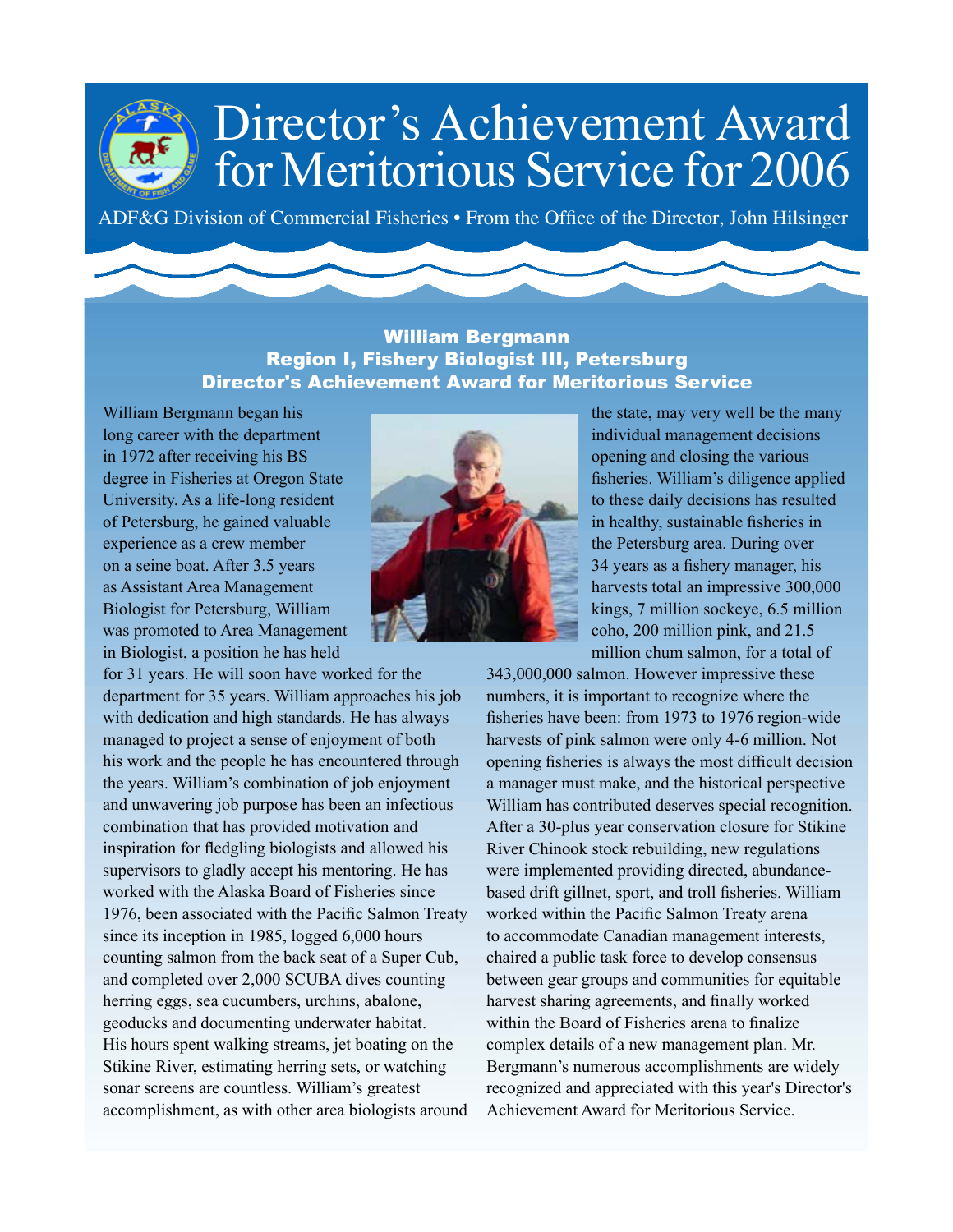ADF&G Division of Commercial Fisheries • From the Office of the Director, John Hilsinger

### Tom Jarvis Region II, Analyst/Programmer IV, Anchorage

Tom Jarvis began his career with the Alaska Department of Fish and Game as a Commercial Fisheries Analyst/ Programmer in the Anchorage office in 2002. Tom graduated from many colleges and sought knowledge in many areas; math, outdoors recreation, computer science, quantitative science, and statistics. Tom taught high school math and computer science for 23 years

in Alaska beginning in 1979 in Nome. Tom also taught students in Valdez, Fairbanks, and across the world in Victoria, Yea, and Australia. Tom, along with his students, was one of the original computer programmers to track the Iditarod Sled Dog Race in the 1980s using the first computers.

In 2002, Tom started his dream job with the Department of Fish and Game. Tom's talents were used to build sophisticated programs and database applications used by management staff to monitor harvest and escapement of commercial salmon fisheries in Bristol Bay, Prince William Sound, and Cook Inlet. Tom was also crucial in building and supporting an Internet based program for an online inseason report system and an online news release system—powerful tools—that gave area managers in field offices the ability to publish



fishery information and statistics, emergency order openings, and news releases directly to the Internet for public information. Both programs were initially created for Bristol Bay, but they were so popular they were expanded to include Cook Inlet, and Prince William Sound. Later, thanks to Tom, the online news release system was expanded to include all of the Arctic-

Yukon-Kuskokwim region fisheries.

Not only did Tom's work help to conserve and manage salmon populations, he also proved to be a tremendous resource to staff by taking requests for side projects in addition to his main responsibilities. Tom was selfless with his time and expertise often taking calls at home from frantic staff on evenings and weekends to troubleshoot problems during the peak of fisheries. Tom is an example of an extremely dedicated state employee, working many hours and late nights, striving to do the best job possible for the resources and the people of the State of Alaska. His service is rewarded with the Director's Achievement Award for Outstanding Service. Tom passed away in June 2007. Director Hilsinger will present the award to Tom's wife and family.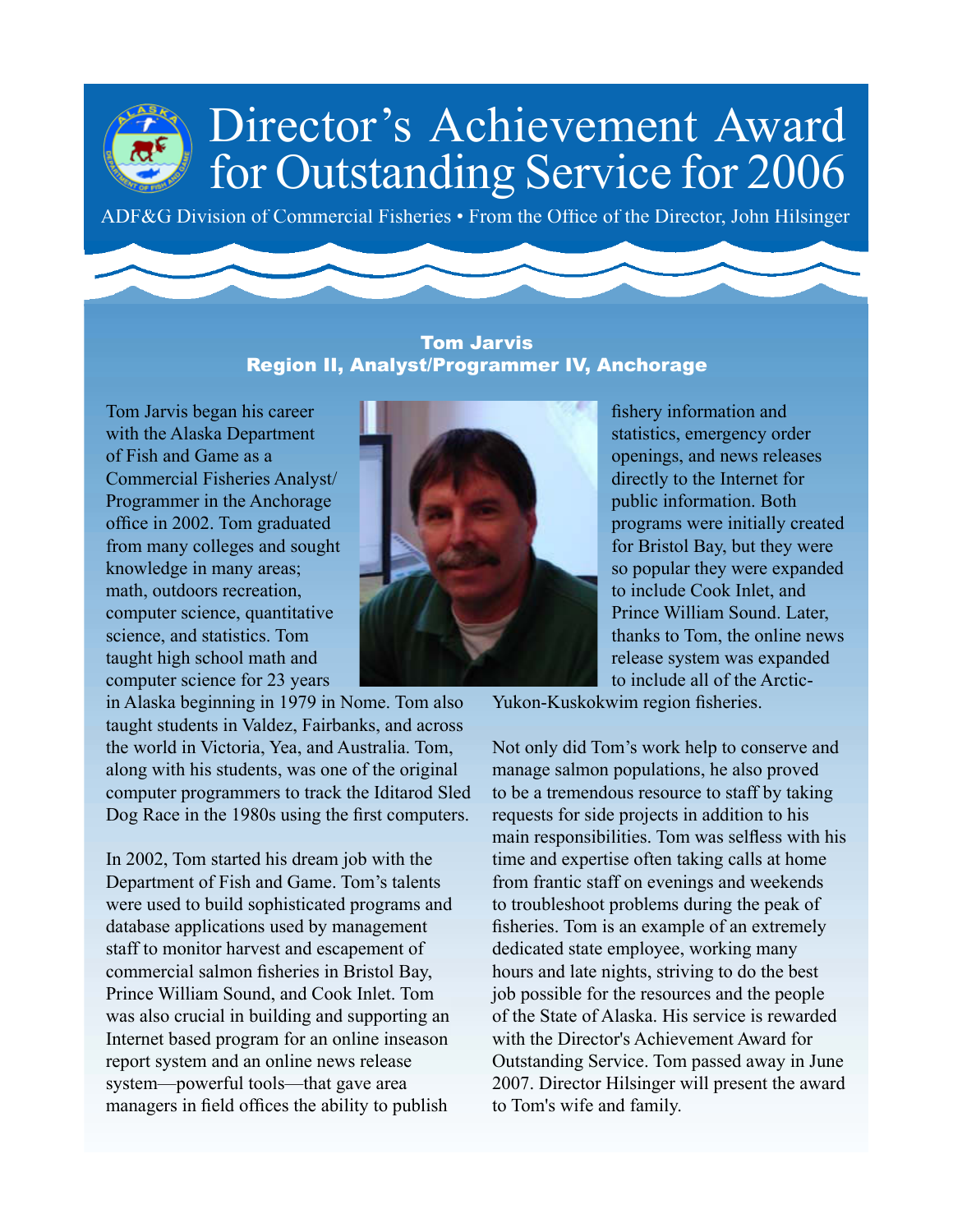ADF&G Division of Commercial Fisheries • From the Office of the Director, John Hilsinger

### Pat Shields Region II, Fishery Biologist II, Soldotna

Pat Shields has worked for the Department of Fish and Game for 25 years in the Soldotna office. Pat came to the department as an eager outdoors kid from Idaho and started his Fish and Game career in the FRED Limnology Lab in Soldotna. He quickly

established himself as someone who could get almost any job done, under budget and with exemplary results. Pat was one of the department's pioneers in studying freshwater aspects of salmon production.

In the late 1990s, Pat became the Assistant Area Management Biologist for Upper Cook Inlet. Pat has utilized the many years of outdoor experience gained hunting, fishing, and logging as well as commercial fishing to carry out and survive the many projects he has been part of. Pat often serves as one of the primary public contacts regarding commercial and personal use/subsistence fisheries for salmon, herring, shellfish



and groundfish in the Cook Inlet Area. The commercial salmon fishery in Upper Cook Inlet is one of the most stressful and contentious fisheries in the state. Intense public competition for limited salmon resources from this area frequently results in disgruntled members of the

public making contact with the Soldotna office. Pat handles these public contacts with compassion and in a very professional manner. His diligence, professionalism, craftsmanship, and ability to get any and all jobs done, set a very high standard for his co-workers and other peers.

Pat also keeps the Soldotna computer network running and helps keep the Soldotna office online. Pats computer skills are without question the most advanced in the Soldotna office making Pat the go-to guy when there is any computer problem. Pat Shields is richly deserving of the 2006 Director's Achievement Award for Outstanding Service.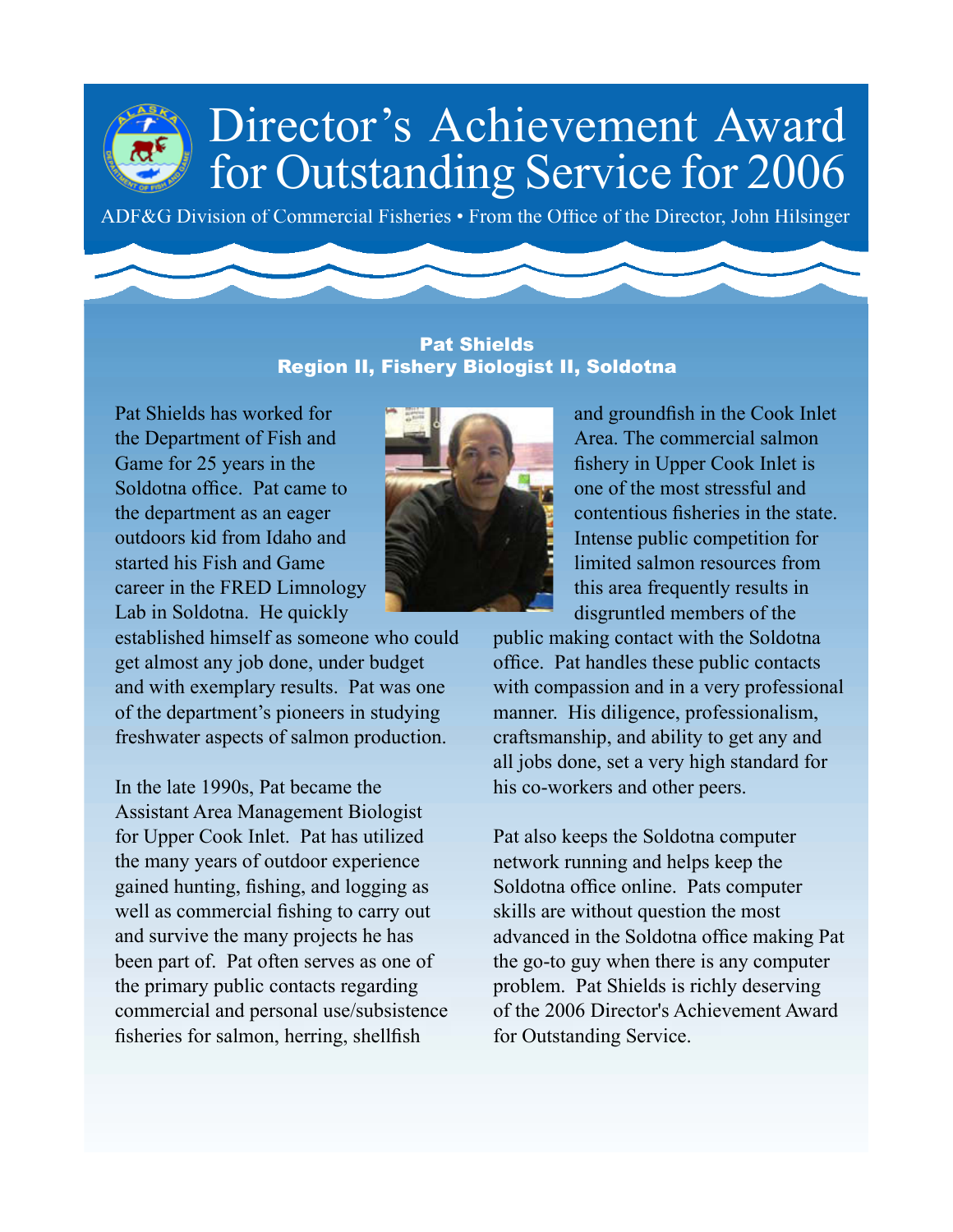ADF&G Division of Commercial Fisheries • From the Office of the Director, John Hilsinger

#### Mick Leach Region III, Fish and Wildlife Technician III, Emmonak

Mick Leach began his career with the Department of Fish and Game in 1974 as a fisheries technician in the Bristol Bay area while studying at the University of Alaska, Fairbanks. As a seasonal employee for over two decades, he has worked on a wide variety of projects including salmon and herring test fishing,

fishery monitoring, sockeye smolt assessment, and weirs and counting towers in Prince William Sound, Kodiak, Bristol Bay, and the Arctic-Yukon-Kuskokwim Region. Mick's most enjoyable time with the department was likely his time spent in Bristol Bay fyke netting smolt in the Naknek River during the 1970s and the initial years of the Eastern Bering Sea herring projects during the early 1980s.

His experience and understanding of the department allow him to be a very effective field crew leader. Mick displays exceptional ability to transfer his many years of fisheries experience to a new generation of technicians in a patient and pleasant way. Mick sets a high standard for others to follow regarding personal safety, boat operations, and an attention to detail when collecting data. Mick exhibits a work ethic that is highly



commendable. He is an extremely dedicated state employee who takes exceptional pride in his work, diligently striving to complete all of his duties to the best of his abilities. Mick is committed to doing what is right for the resource and for the people who use it. The cultural awareness

Mick displays for the native communities he has worked within is unsurpassed. It is not uncommon to hear Mick conversing in Yupik with local residents to effectively bridge language and cultural differences to effectively transfer information.

Over the course of the last decade Mick has found himself as a lead technician operating various test fishing projects for the Yukon Management area including the Cape Romanzof herring and the Lower Yukon test fishery programs. In 2007, Mick provided the primary technical support for a new study, involving local fishers test fishing to collect comparative mesh size catch data for Chinook and summer chum salmon. Always eager to learn and take on a new challenge, Mick is well deserving of the Director's Achievement Award for Outstanding Service.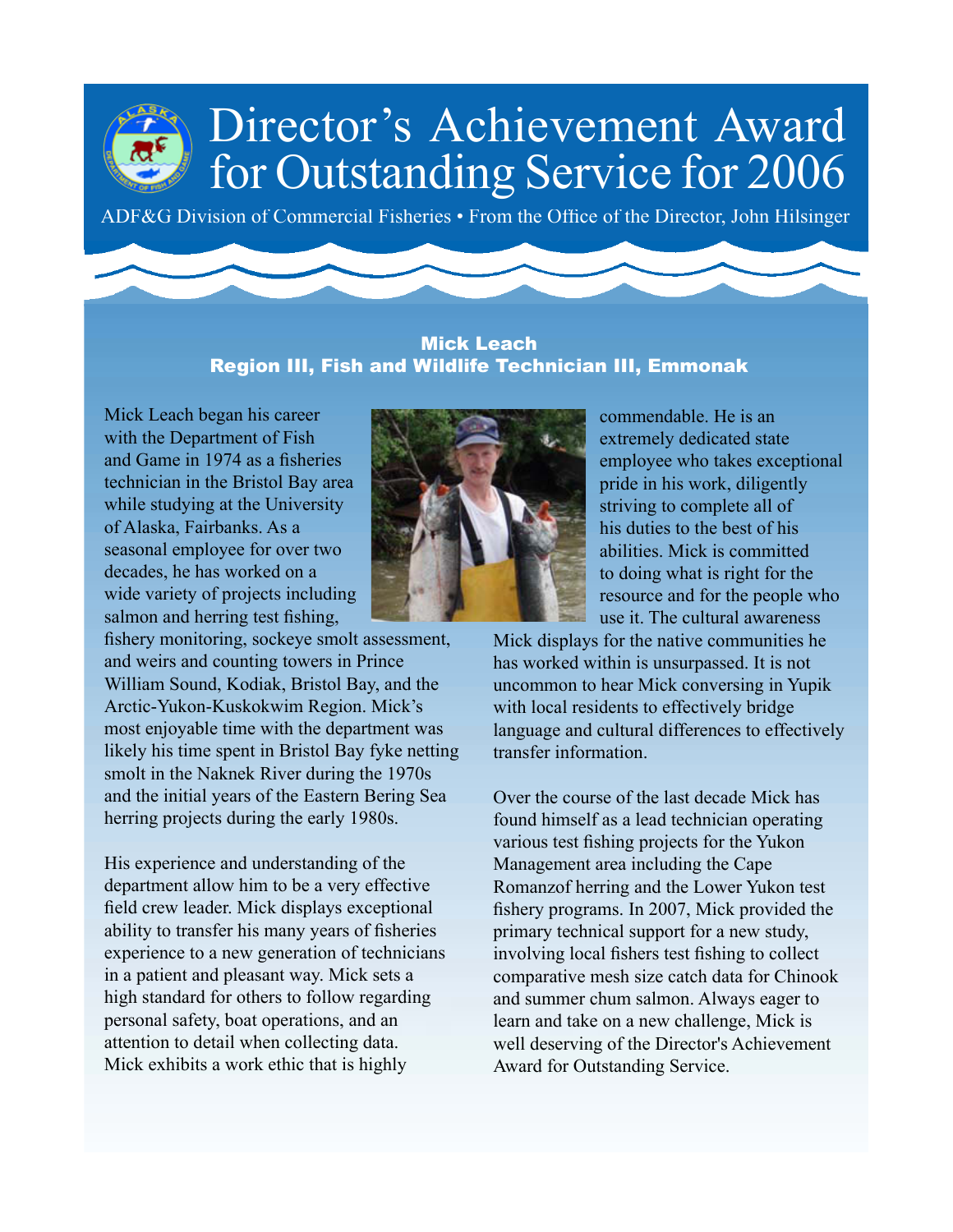### Director's Achievement Award for Meritorious Service for 2006

ADF&G Division of Commercial Fisheries • From the Office of the Director, John Hilsinger

#### Linda K. Brannian Region III, Fishery Biologist IV, Anchorage Director's Achievement Award for Meritorious Service

Linda Brannian began her career with the department as a Biometrician II in the Arctic-Yukon-Kuskokwim (AYK) Region on January 17, 1983. Linda worked on a wide variety of AYK projects, including, data management, computer fish ticket processing, analysis of high seas chum salmon tagging data, data entry programs, and review of research

reports. Linda's efforts immediately improved research project design, planning, and reporting throughout the region.

In 1988, Linda transferred to Central Region as the Regional Biometrician and later as Regional Management Biologist. In this role she authored (or coauthored) numerous scientific reports and assisted regional and area staff with a wide array of research projects. Among these projects were Kenai sockeye salmon juvenile and smolt studies, interception of Upper Cook Inlet salmon in Kodiak, salmon escapement goals, herring and salmon forecasts, oil spill restoration projects, and manuscript review. As a Regional Management Biologist, Linda supervised management in Upper and Lower Cook Inlet.



Returning to AYK Region in 2001 as Regional Research Biologist, Linda supervised the region's research program, administered numerous grants, chaired the Yukon River Joint Technical Committee, sat on the Scientific/Technical Committees for the Norton Sound Salmon

Research and Restoration Fund and the AYK Sustainable Salmon Initiative, and co-chaired escapement goal review teams. Of particular importance was her work in developing a comprehensive AYK salmon database. This project alone will pay dividends to researchers, managers, and the public far into the future.

Her hard work, dedication and vast knowledge of the fisheries and research programs in Central and AYK Regions will be sorely missed. Because of her burning dedication and her many contributions to the research and management programs of the AYK and Central Regions, we honor Linda with the 2006 Director's Achievement Award for Meritorious Service.